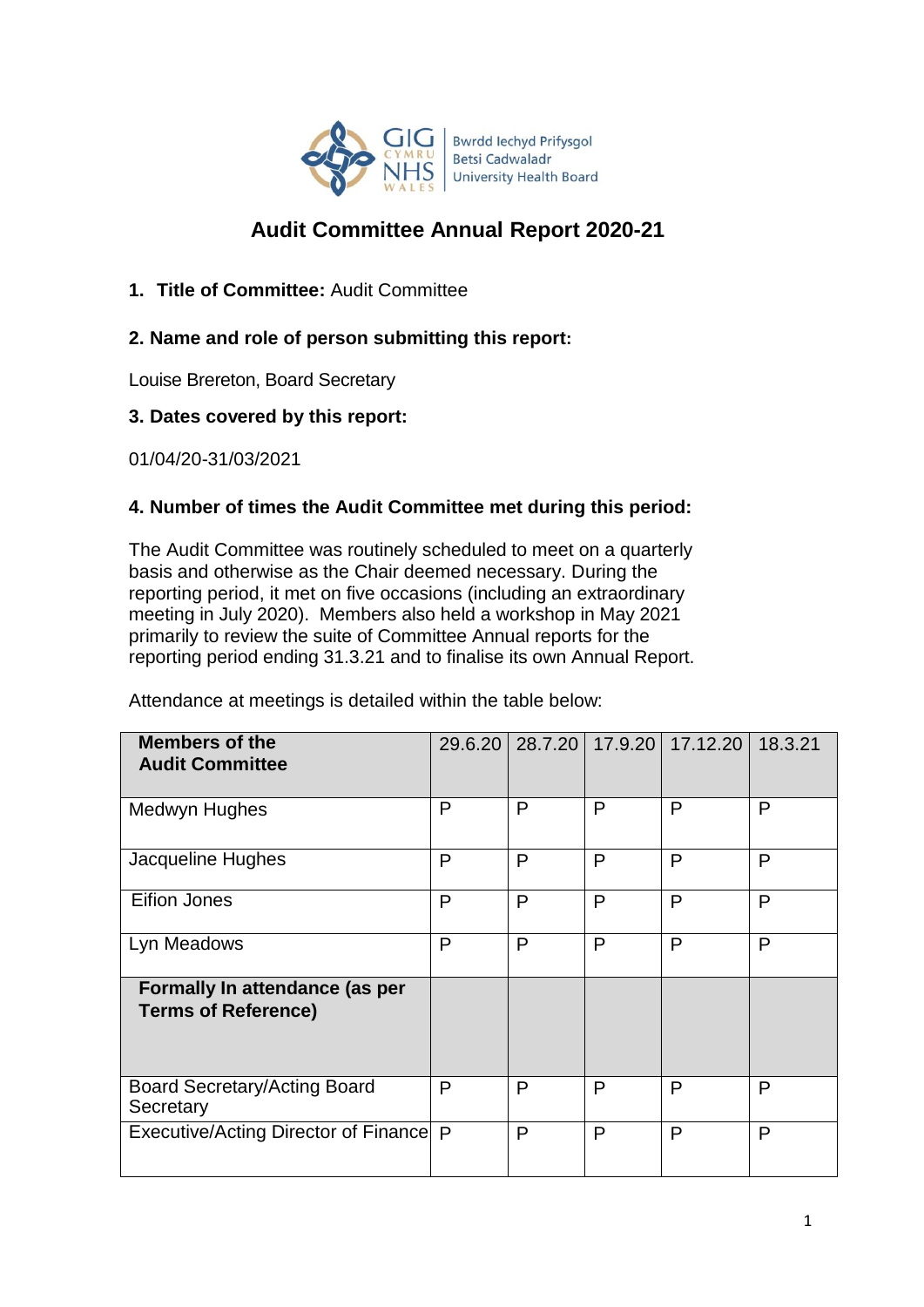| Deputy Chief Executive/Executive<br>Director of Nursing and Midwifery | P | P | Χ | Χ  | D |
|-----------------------------------------------------------------------|---|---|---|----|---|
| <b>Head of Internal Audit</b>                                         | P | P | P | P  | P |
| Representative of Auditor General<br>(External Audit)                 | P | P | P | P  | P |
| <b>Local Counter Fraud Specialist</b>                                 |   | X | P | P  | P |
| Head/individual responsible for<br><b>Clinical Audit</b>              | Χ | Х | X | X* | Χ |

### **Key:**

P - Present P<sup>\*</sup> - Present for part meeting

A - Apologies submitted X - Not present

◆ Not a member of the Audit Committee at this time.

\* Members Considered the Clinical Audit Plan at the December meeting noting that it had received substantial prior scrutiny by Independent Members as well as approval from the Quality, Safety & Experience Committee. Hence, the decision was made not to ask the Senior Associate Medical Director to attend the meeting.

In addition to the above core membership, other Directors and Officers from the Health Board regularly attend meetings of the Committee. For a full list of attendance, please see the approved minutes which can be accessed on the Health Board's website via the following pages:- [https://bcuhb.nhs.wales/about-us/committees](https://bcuhb.nhs.wales/about-us/committees-and-advisory-groups/)[and-advisory-groups/](https://bcuhb.nhs.wales/about-us/committees-and-advisory-groups/)

## **5. Assurances the Audit Committee is designed to provide:**

The Audit Committee is designed to provide assurance to the Board on the following key areas as set out in its Terms of Reference as follows:-

> 3.1.1 comment specifically in its Annual Report upon the adequacy of the Health Board's strategic governance and assurance arrangements and processes for the maintenance of an effective system of good governance, risk management and internal control across the whole of the organisation's activities (both clinical and non-clinical). It is also intended to support the public disclosure statements that flow from the assurance processes, including the Annual Governance Statement and the Annual Quality statement, providing reasonable assurance on:

- the organisation's ability to achieve its objectives:
- **EXECOMPLEANCE COMPLEX** compliance with relevant requilatory requirements, standards, quality and delivery requirements and other directions and requirements set by the Welsh Government and others;
- the reliability, integrity, safety and security of the information collected and used by the organisation;
- the efficiency, effectiveness and economic use of resources; and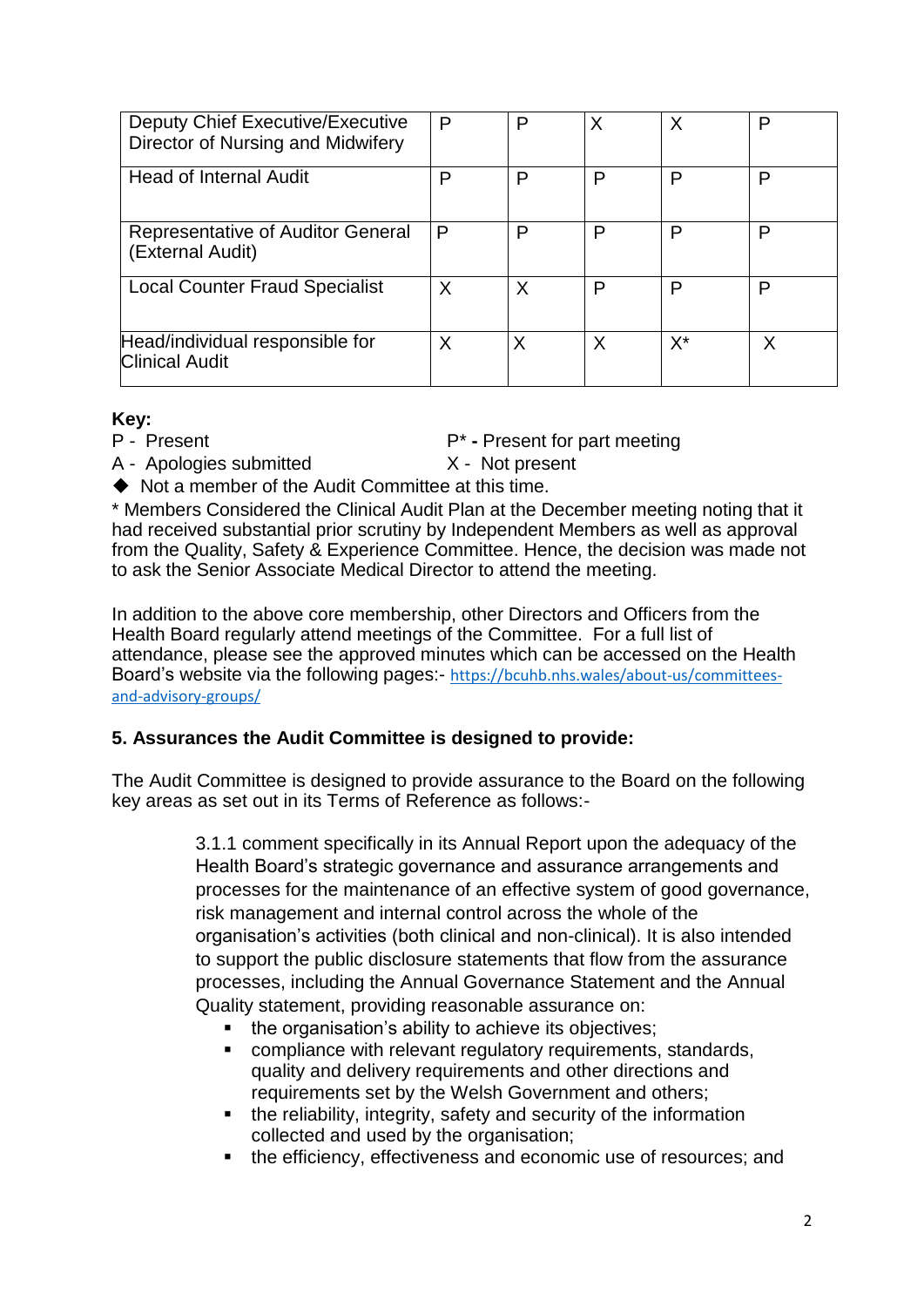- the extent to which the organisation safeguards and protects all its assets, including its people.
- 3.1.2 to ensure the provision of effective governance by reviewing;
	- the Board's Standing Orders, and Standing Financial Instructions (including associated framework documents, as appropriate);
	- the effectiveness of the Board's Committees
	- the accounting policies, the accounts, and the annual report of the organisation (as specified in the Manual for Accounts as issued by Welsh Government), including the process for review of the accounts prior to submission for audit, levels of errors identified, the ISA260 Report and with Management's letter of representation to the external auditors;
	- **the, Annual Audit Report and Structured Assessment**
	- **financial conformance and the Schedule of Losses and** Compensation;
	- the planned activity and results of both internal and external audit, clinical audit, the Local Counter Fraud Specialist and post payment verification work (including strategies, annual work plans and annual reports);
	- the adequacy of executive and managements responses to issues identified by audit, inspection, external reports and other assurance activity;
	- proposals for accessing Internal Audit services via Shared Service arrangements ( where appropriate);
	- **EXECT:** anti fraud policies, whistle-blowing processes and arrangements for special investigations; and
	- any particular matter or issue upon which the Board or the Accountable Officer may seek advice.

During the period that this Annual Report covers, the Audit Committee operated in accordance with its terms of reference which were operative for the whole of the term this Annual Report covers. The terms of reference are appended at Appendix 1.

The work programmes, cycles of business and overall performance of each Committee/Group/Forum are reviewed by the Committee Business Management Group (CBMG) which normally meets quarterly (albeit it has met less frequently during this year in view of the pandemic). The CBMG oversees effective communication between Committees, avoiding duplication and ensuring all appropriate business is managed effectively and efficiently through the Health Board's Governance framework. However, during the year a fundamental review of the Governance Structures has been undertaken by the Interim Director of Governance. This work is being finalised at the point of producing this Annual Report.

The Audit Committee is required to publish its agenda and papers 7 days ahead of the meeting, and a breach log is maintained by the Office of the Board Secretary where there are exceptions to this requirement. During the reporting period there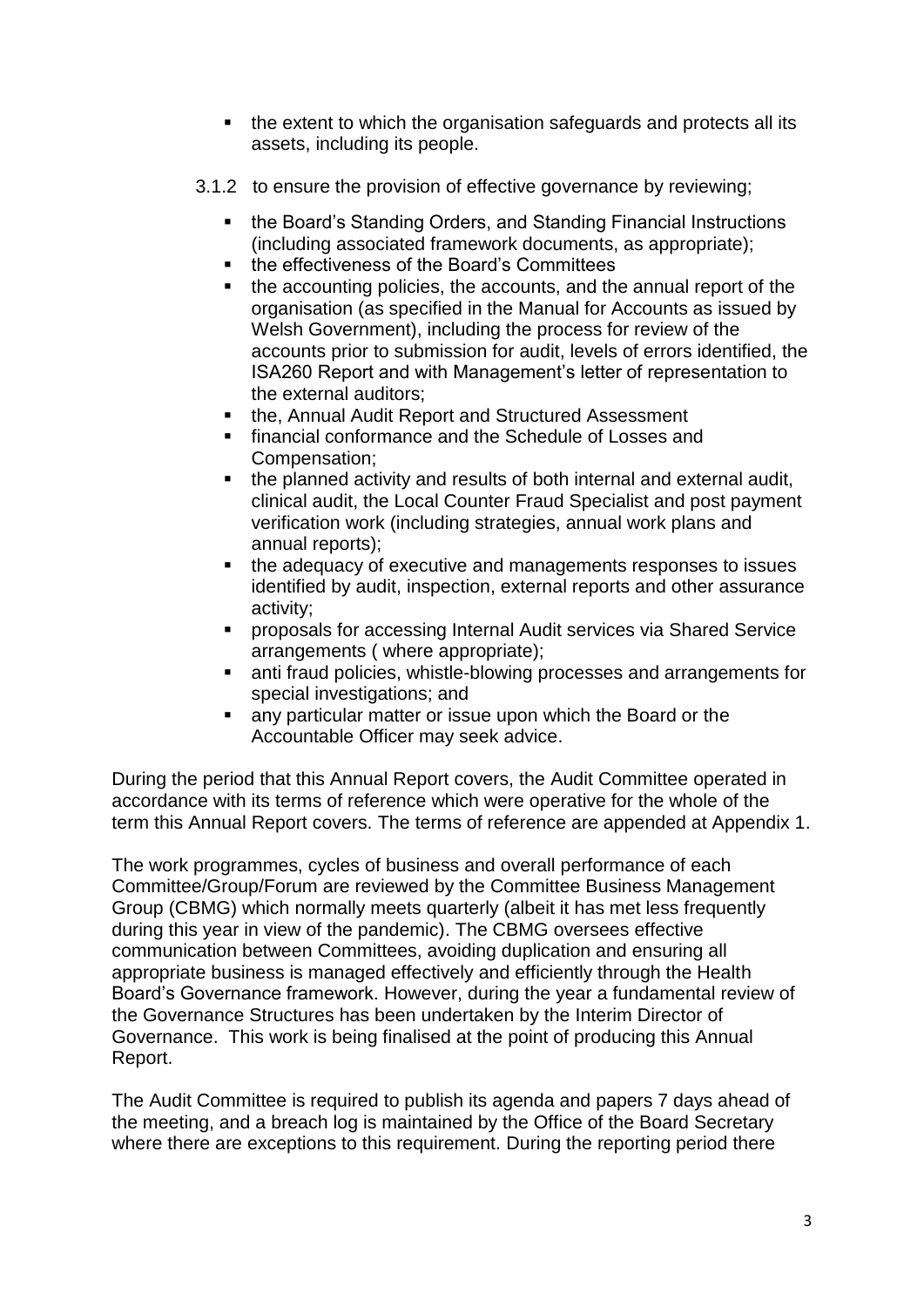were no breaches of this nature in terms of either individual papers or the whole agenda not being available seven days before each meeting.

### **6. Overall \*RAG status against Audit Committee's annual objectives / plan: AMBER**

The summary below reflects the Audit Committee's assessment of the degree to which it has met these objectives. The supporting narrative included alongside the assessment below describes this in more detail.

| Objective as set out in<br><b>Terms of Reference</b>                                                                                                                                                                                                                                                                                                                                                                                                                                                                                                                                                                                                                                                                                                                    | <b>Assur-</b><br>ance<br><b>Status</b><br>(RAG) | <b>Supporting</b><br>narrative (Please<br>provide narrative<br>against all red and<br>amber including the<br>rationale for the<br>assurance status)                                                                                                                                       | <b>Committee</b><br>assessment of the<br>quality of the<br><b>Assurance</b><br>provided (please<br>provide in narrative<br>format) |
|-------------------------------------------------------------------------------------------------------------------------------------------------------------------------------------------------------------------------------------------------------------------------------------------------------------------------------------------------------------------------------------------------------------------------------------------------------------------------------------------------------------------------------------------------------------------------------------------------------------------------------------------------------------------------------------------------------------------------------------------------------------------------|-------------------------------------------------|-------------------------------------------------------------------------------------------------------------------------------------------------------------------------------------------------------------------------------------------------------------------------------------------|------------------------------------------------------------------------------------------------------------------------------------|
| Comment specifically in<br>its Annual Report upon<br>the adequacy of the<br>Health Board's strategic<br>governance and<br>assurance arrangements<br>and processes for the<br>maintenance of an<br>effective system of good<br>governance, risk<br>management and internal<br>control across the whole<br>of the organisation's<br>activities (both clinical<br>and non-clinical). It is<br>also intended to support<br>the public disclosure<br>statements that flow from<br>the assurance processes,<br>including the Annual<br><b>Governance Statement</b><br>and the Annual Quality<br>statement, providing<br>reasonable assurance<br>on:<br>the organisation's<br>ability to achieve its<br>objectives;<br>compliance with<br>relevant regulatory<br>requirements, |                                                 | Board adopted<br><b>Welsh Government</b><br>quarterly planning<br>requirements.<br><b>Revised Risk</b><br>Management<br><b>Strategy and Policy</b><br>adopted in year<br>with updates<br>provided in terms<br>of progress of<br>implementation.<br>Governance review<br>underway in year. | <b>Quality of</b><br>assurance provided<br>considered to be of<br>an acceptable<br>standard                                        |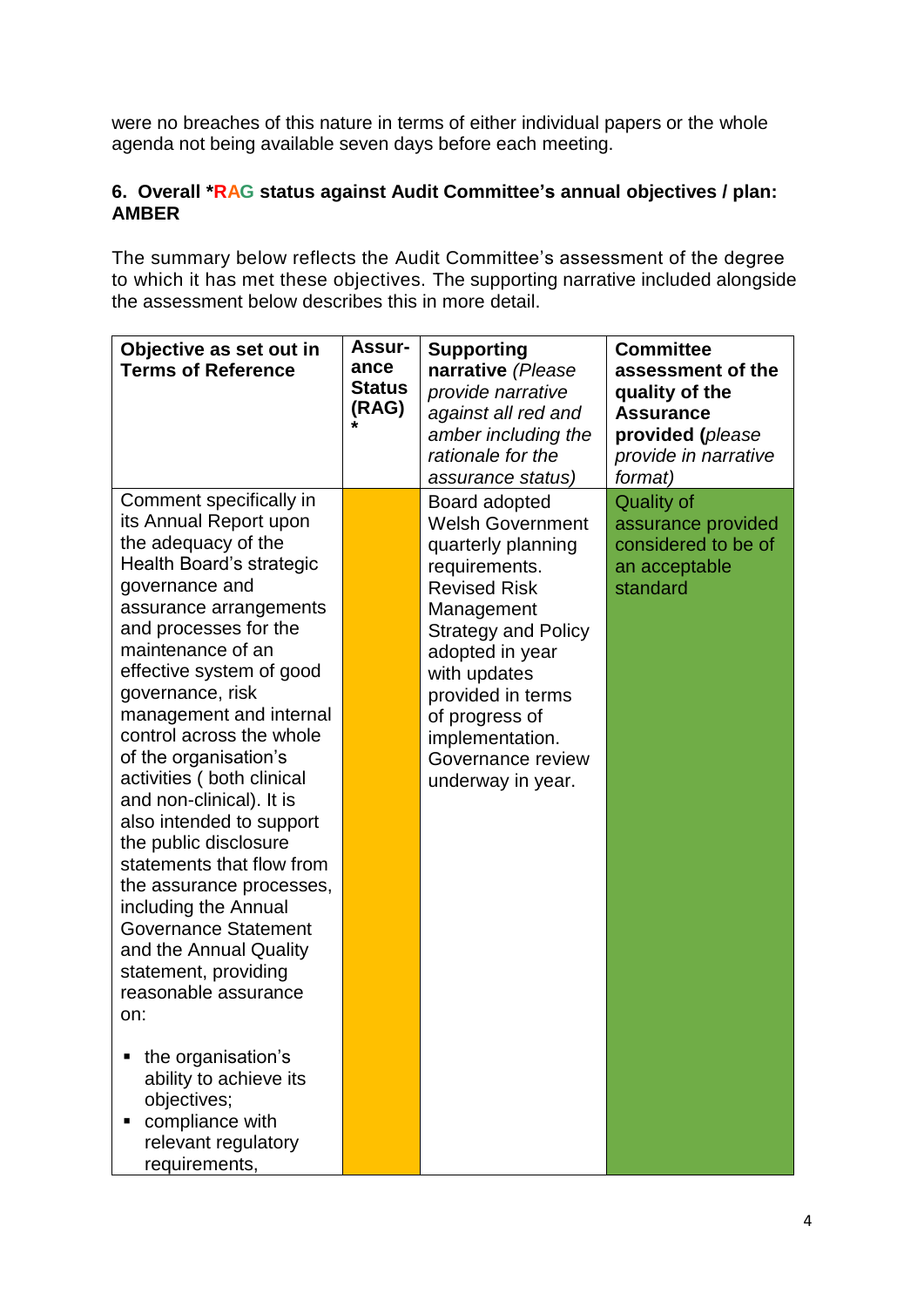| standards, quality and<br>delivery requirements<br>and other directions<br>and requirements set<br>by the Welsh<br>Government and<br>others;<br>the reliability, integrity,<br>safety and security of<br>the information<br>collected and used by<br>the organisation;<br>the efficiency,<br>٠<br>effectiveness and<br>economic use of<br>resources; and<br>the extent to which the<br>organisation<br>safeguards and<br>protects all its assets,<br>including its people. |                                                                                                                                                            |                                                                                                                                                                                                                                                                                                |
|----------------------------------------------------------------------------------------------------------------------------------------------------------------------------------------------------------------------------------------------------------------------------------------------------------------------------------------------------------------------------------------------------------------------------------------------------------------------------|------------------------------------------------------------------------------------------------------------------------------------------------------------|------------------------------------------------------------------------------------------------------------------------------------------------------------------------------------------------------------------------------------------------------------------------------------------------|
| To ensure the provision<br>of effective governance<br>by reviewing;<br>the Board's Standing<br>Orders, and Standing<br><b>Financial Instructions</b><br>including associated<br>framework documents,<br>as appropriate);                                                                                                                                                                                                                                                   |                                                                                                                                                            | <b>Quality of</b><br>assurance provided<br>considered to be of<br>an acceptable<br>standard. Regular<br>review during the<br>year with<br>presentation of<br>'Maintaining Good<br>Governance'<br><b>Reports</b><br>highlighting<br>fundamental<br>changes to the<br>governance<br>arrangements |
| the effectiveness of<br>the Board's<br>Committees.                                                                                                                                                                                                                                                                                                                                                                                                                         | Noting the impact<br>of Covid with a<br>number of the<br>Board's<br>Committees stood<br>down during the<br>year and the<br>establishment of<br>the Cabinet | Governance review<br>undertaken in year<br>and due to<br>conclude in Quarter<br>1 of 2021-22.                                                                                                                                                                                                  |
| the accounting<br>policies, the accounts,<br>and the annual report                                                                                                                                                                                                                                                                                                                                                                                                         |                                                                                                                                                            | <b>Quality of</b><br>assurance provided                                                                                                                                                                                                                                                        |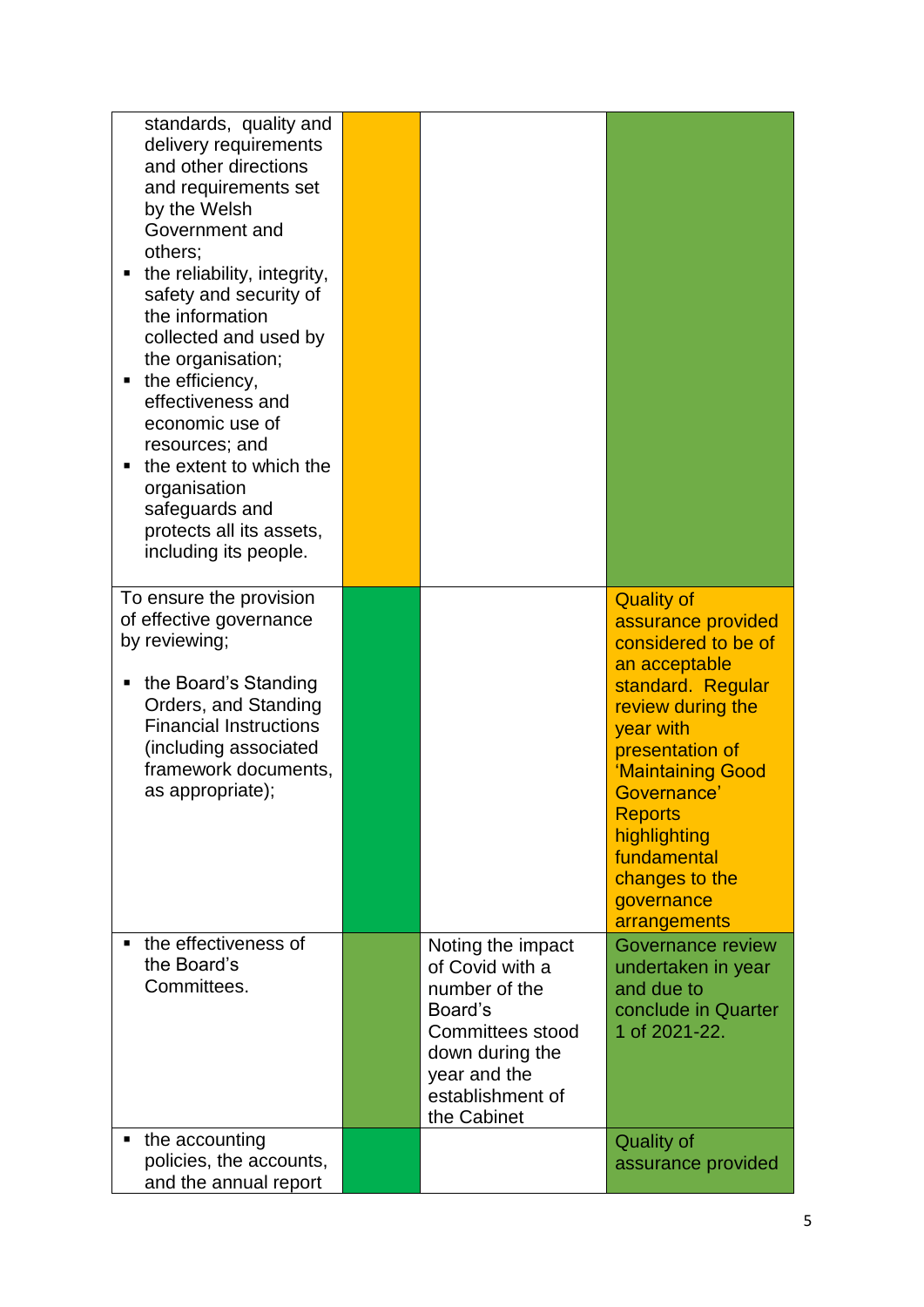| of the organisation (as<br>specified in the<br><b>Manual for Accounts</b><br>as issued by Welsh<br>Government),<br>including the process<br>for review of the<br>accounts prior to<br>submission for audit,<br>levels of errors<br>identified, the ISA260<br>Report and with<br>Management's letter of<br>representation to the<br>external auditors; |                                                                                                                                                                         | considered to be of<br>an acceptable<br>standard                                                                                                                                                                                                                                                                                                                                                                                                                                                                                         |
|-------------------------------------------------------------------------------------------------------------------------------------------------------------------------------------------------------------------------------------------------------------------------------------------------------------------------------------------------------|-------------------------------------------------------------------------------------------------------------------------------------------------------------------------|------------------------------------------------------------------------------------------------------------------------------------------------------------------------------------------------------------------------------------------------------------------------------------------------------------------------------------------------------------------------------------------------------------------------------------------------------------------------------------------------------------------------------------------|
| the Annual Audit<br>$\blacksquare$<br><b>Report and Structured</b><br>Assessment                                                                                                                                                                                                                                                                      | <b>Recommendations</b><br>monitored as part<br>of audit tracker.<br>Amber status given<br>as not all<br>recommendations<br>have been<br>implemented by the<br>due date. | <b>Quality of</b><br>assurances<br>provided<br>considered to be of<br>an acceptable<br>standard.<br><b>Narrative within</b><br>tracker has<br>improved during<br>the year, despite<br>the impact of Covid<br>with more positive<br>engagement from<br>Leads. Review of<br>certain<br>recommendations<br>also undertaken in<br>year to ensure<br>continued<br>relevance.<br><b>However Members</b><br>have expressed<br>concern that<br>recommendations<br>once implemented<br>require timely sign<br>off by the<br><b>Executive Lead</b> |
| financial conformance<br>and the Schedule of<br>Losses and<br>Compensation;                                                                                                                                                                                                                                                                           |                                                                                                                                                                         | <b>Quality of</b><br>assurance provided<br>considered to be of<br>an acceptable<br>standard                                                                                                                                                                                                                                                                                                                                                                                                                                              |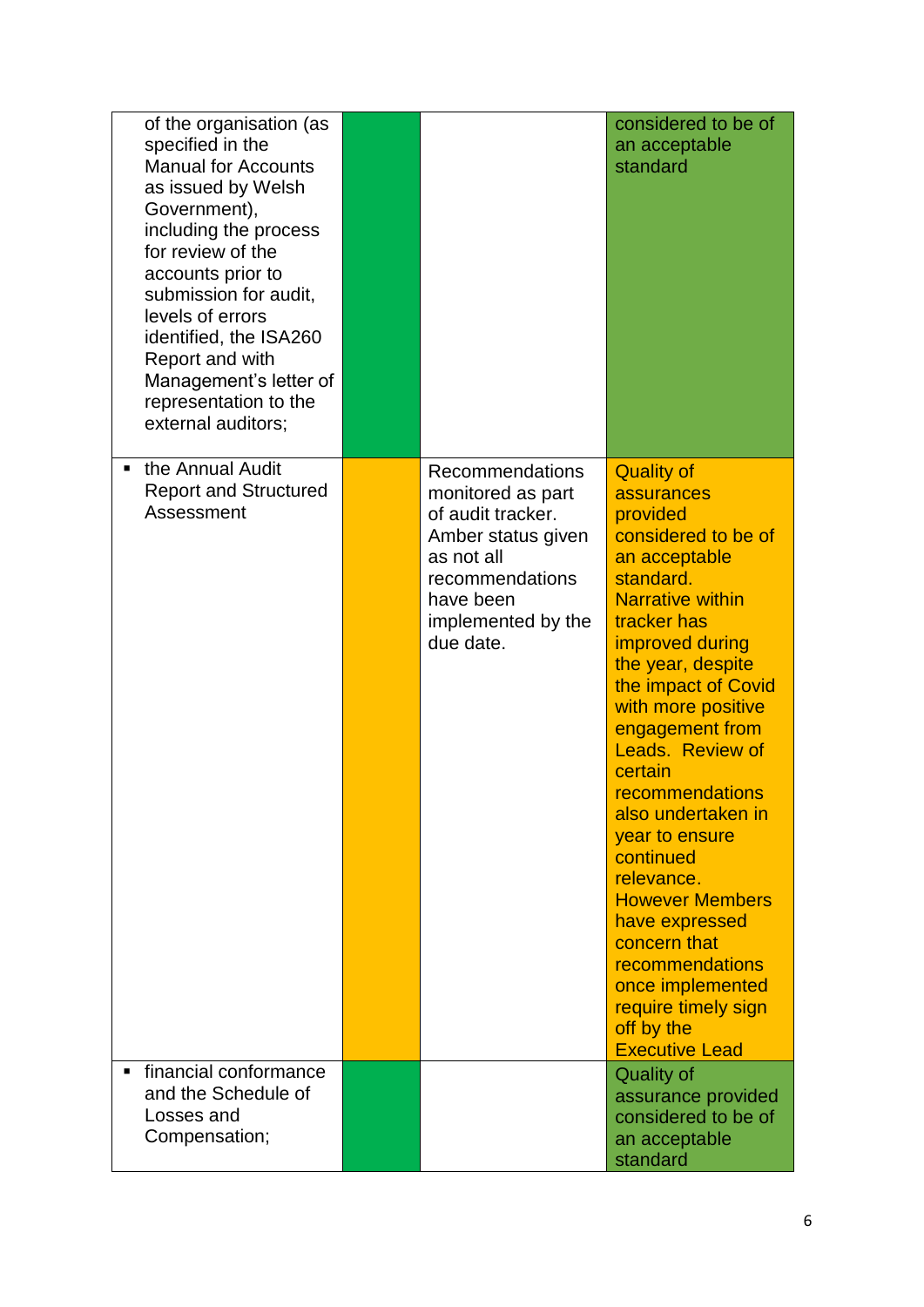|                            | <b>Recommendations</b> | <b>Overall the quality</b>                                                                                                                                                                                                                                                                                                                                                                                                                                                                                                                                                                                                                       |
|----------------------------|------------------------|--------------------------------------------------------------------------------------------------------------------------------------------------------------------------------------------------------------------------------------------------------------------------------------------------------------------------------------------------------------------------------------------------------------------------------------------------------------------------------------------------------------------------------------------------------------------------------------------------------------------------------------------------|
|                            | from both internal     | of assurance                                                                                                                                                                                                                                                                                                                                                                                                                                                                                                                                                                                                                                     |
|                            | and external audits    | provided considered                                                                                                                                                                                                                                                                                                                                                                                                                                                                                                                                                                                                                              |
|                            | are monitored as       | to be of an                                                                                                                                                                                                                                                                                                                                                                                                                                                                                                                                                                                                                                      |
|                            | part of the Audit      | acceptable                                                                                                                                                                                                                                                                                                                                                                                                                                                                                                                                                                                                                                       |
|                            | Tracker. However,      | standard. Any                                                                                                                                                                                                                                                                                                                                                                                                                                                                                                                                                                                                                                    |
|                            | not all                | recommendations                                                                                                                                                                                                                                                                                                                                                                                                                                                                                                                                                                                                                                  |
|                            | recommendations        | made by Counter                                                                                                                                                                                                                                                                                                                                                                                                                                                                                                                                                                                                                                  |
|                            | have been              | <b>Fraud are</b>                                                                                                                                                                                                                                                                                                                                                                                                                                                                                                                                                                                                                                 |
|                            | implemented by the     | implemented and                                                                                                                                                                                                                                                                                                                                                                                                                                                                                                                                                                                                                                  |
|                            | due date. All          | reported to the                                                                                                                                                                                                                                                                                                                                                                                                                                                                                                                                                                                                                                  |
|                            | <b>External Audit</b>  | Committee.                                                                                                                                                                                                                                                                                                                                                                                                                                                                                                                                                                                                                                       |
|                            | recommendations        | <b>However</b>                                                                                                                                                                                                                                                                                                                                                                                                                                                                                                                                                                                                                                   |
|                            | relating to Counter    | improvements with                                                                                                                                                                                                                                                                                                                                                                                                                                                                                                                                                                                                                                |
|                            | Fraud have been        | regard to clinical                                                                                                                                                                                                                                                                                                                                                                                                                                                                                                                                                                                                                               |
|                            | implemented (as        | audit reporting are                                                                                                                                                                                                                                                                                                                                                                                                                                                                                                                                                                                                                              |
|                            | logged on Team         | expected within                                                                                                                                                                                                                                                                                                                                                                                                                                                                                                                                                                                                                                  |
|                            |                        | 2021-22 with an                                                                                                                                                                                                                                                                                                                                                                                                                                                                                                                                                                                                                                  |
|                            |                        | appointment to the                                                                                                                                                                                                                                                                                                                                                                                                                                                                                                                                                                                                                               |
|                            |                        | <b>Clinical</b>                                                                                                                                                                                                                                                                                                                                                                                                                                                                                                                                                                                                                                  |
|                            |                        | <b>Effectiveness post</b>                                                                                                                                                                                                                                                                                                                                                                                                                                                                                                                                                                                                                        |
|                            |                        | expected to be                                                                                                                                                                                                                                                                                                                                                                                                                                                                                                                                                                                                                                   |
|                            |                        | made in early                                                                                                                                                                                                                                                                                                                                                                                                                                                                                                                                                                                                                                    |
|                            |                        | Summer 2021.                                                                                                                                                                                                                                                                                                                                                                                                                                                                                                                                                                                                                                     |
|                            |                        |                                                                                                                                                                                                                                                                                                                                                                                                                                                                                                                                                                                                                                                  |
|                            |                        |                                                                                                                                                                                                                                                                                                                                                                                                                                                                                                                                                                                                                                                  |
|                            |                        |                                                                                                                                                                                                                                                                                                                                                                                                                                                                                                                                                                                                                                                  |
|                            |                        | <b>Quality of</b>                                                                                                                                                                                                                                                                                                                                                                                                                                                                                                                                                                                                                                |
|                            |                        | assurances                                                                                                                                                                                                                                                                                                                                                                                                                                                                                                                                                                                                                                       |
|                            |                        | provided considered                                                                                                                                                                                                                                                                                                                                                                                                                                                                                                                                                                                                                              |
|                            |                        | to be of an                                                                                                                                                                                                                                                                                                                                                                                                                                                                                                                                                                                                                                      |
|                            |                        | acceptable<br>standard. Narrative                                                                                                                                                                                                                                                                                                                                                                                                                                                                                                                                                                                                                |
|                            |                        |                                                                                                                                                                                                                                                                                                                                                                                                                                                                                                                                                                                                                                                  |
|                            |                        | within tracker has                                                                                                                                                                                                                                                                                                                                                                                                                                                                                                                                                                                                                               |
|                            |                        | improved during the<br>year, despite the                                                                                                                                                                                                                                                                                                                                                                                                                                                                                                                                                                                                         |
|                            |                        | impact of Covid with                                                                                                                                                                                                                                                                                                                                                                                                                                                                                                                                                                                                                             |
|                            |                        | more positive                                                                                                                                                                                                                                                                                                                                                                                                                                                                                                                                                                                                                                    |
|                            |                        | engagement from                                                                                                                                                                                                                                                                                                                                                                                                                                                                                                                                                                                                                                  |
|                            |                        | <b>Leads. Review of</b>                                                                                                                                                                                                                                                                                                                                                                                                                                                                                                                                                                                                                          |
|                            |                        | certain                                                                                                                                                                                                                                                                                                                                                                                                                                                                                                                                                                                                                                          |
|                            |                        | recommendations                                                                                                                                                                                                                                                                                                                                                                                                                                                                                                                                                                                                                                  |
|                            |                        | also undertaken in                                                                                                                                                                                                                                                                                                                                                                                                                                                                                                                                                                                                                               |
|                            |                        | year to ensure                                                                                                                                                                                                                                                                                                                                                                                                                                                                                                                                                                                                                                   |
|                            |                        | continued                                                                                                                                                                                                                                                                                                                                                                                                                                                                                                                                                                                                                                        |
|                            |                        | relevance, however                                                                                                                                                                                                                                                                                                                                                                                                                                                                                                                                                                                                                               |
|                            |                        | there have been                                                                                                                                                                                                                                                                                                                                                                                                                                                                                                                                                                                                                                  |
|                            |                        | systemic issues with                                                                                                                                                                                                                                                                                                                                                                                                                                                                                                                                                                                                                             |
|                            |                        | lengthy delays in                                                                                                                                                                                                                                                                                                                                                                                                                                                                                                                                                                                                                                |
|                            |                        | terms of sign off of                                                                                                                                                                                                                                                                                                                                                                                                                                                                                                                                                                                                                             |
| audit, clinical audit, the |                        | Central and<br>approved by the<br><b>Executive Director</b><br>of Finance). Any<br>recommendations<br>identified from<br><b>Fraud Investigations</b><br>are reported to the<br>Audit Committee via<br>the progress report.<br>Management<br>responses to<br>internal and external<br>audit<br>recommendations<br>continue to be<br>monitored as part of<br>the audit tracker.<br>Amber status given<br>as not all<br>recommendations<br>are implemented by<br>the due date.<br>Improvement in the<br>timeliness of<br>Management<br>Responses is an<br>area for<br>improvement, whilst<br>acknowledging the<br>continuing impact of<br>Covid 19. |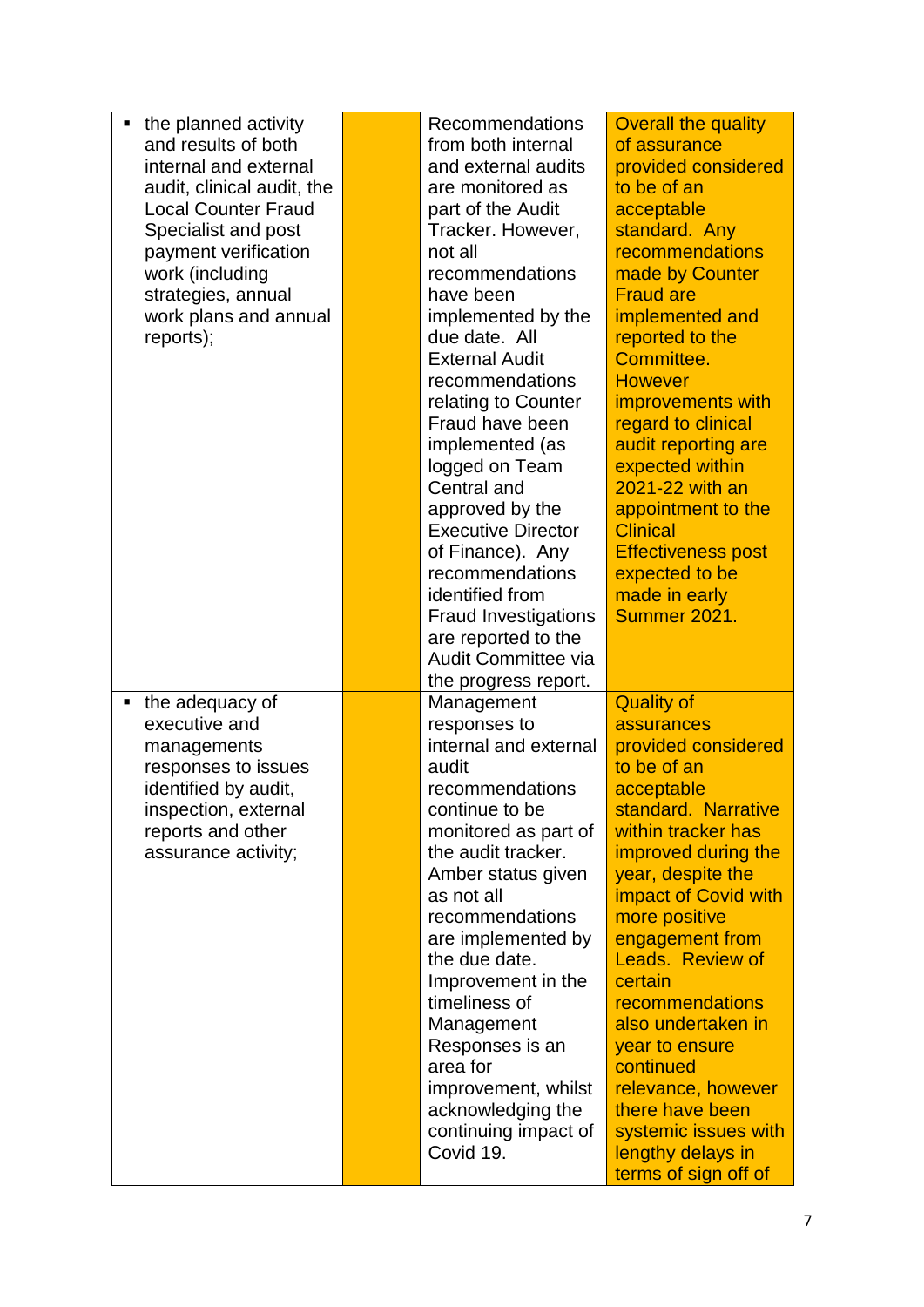|                                                                                                                            |                                                                                     | some management<br>reports.                                                                 |
|----------------------------------------------------------------------------------------------------------------------------|-------------------------------------------------------------------------------------|---------------------------------------------------------------------------------------------|
| proposals for<br>accessing Internal<br>Audit services via<br><b>Shared Service</b><br>arrangements (where<br>appropriate); |                                                                                     | <b>Quality of</b><br>assurance provided<br>considered to be of<br>an acceptable<br>standard |
| anti-fraud policies,<br>whistle-blowing<br>processes and<br>arrangements for<br>special investigations;                    |                                                                                     | <b>Quality of</b><br>assurance provided<br>considered to be of<br>an acceptable<br>standard |
| any particular matter<br>or issue upon which<br>the Board or the<br>Accountable Officer<br>may seek advice.                |                                                                                     | <b>Quality of</b><br>assurance provided<br>considered to be of<br>an acceptable<br>standard |
| *Key:<br>$\alpha$ $\alpha$ $\alpha$ $\beta$                                                                                | $\mathbf{r} = \mathbf{r} \cdot \mathbf{r}$ , and the set of the set of $\mathbf{r}$ |                                                                                             |

| <b>Red</b>   | $=$ the Committee did not receive assurance against the objective                                                               |
|--------------|---------------------------------------------------------------------------------------------------------------------------------|
| Amber        | = the Committee received assurance but it was not positive or the Committee were partly assured but<br>further action is needed |
| <b>Green</b> | $=$ the Committee received adequate assurance against the objective                                                             |

### **7. Main tasks completed / evidence considered by the Audit Committee during this reporting period:**

- Committee Breach Log Report
- Risk Management Strategy/Policy
- Schedule of Financial Claims
- Internal Audit, Internal Audit Opinion and 2020-21 Plan and regular progress reports
- Final Internal Audit Report Deprivation of Liberty Safeguards
- Wales Audit Office, Review of Audited Accounts and Financial Statement, Auditor General and Audit Wales Director letters on COVID-19 impact
- Wales Audit Office, Findings from the Auditor General's Sustainable Development Principle Examinations (Wales First "Future Generations Report")
- Executive Director Briefing on 2019-20 Financial Statements
- Annual Accounts 2019-20
- Remuneration Annual Report 2020
- Annual Governance Statement (AGS)
- Audit Committee Annual Report, Terms of Reference and Cycle of Business
- Quality, Safety & Experience Committee Annual Report, Terms of Reference and Cycle of Business
- Counter Fraud Annual Report 2019/20
- Financial Governance During COVID-19 Report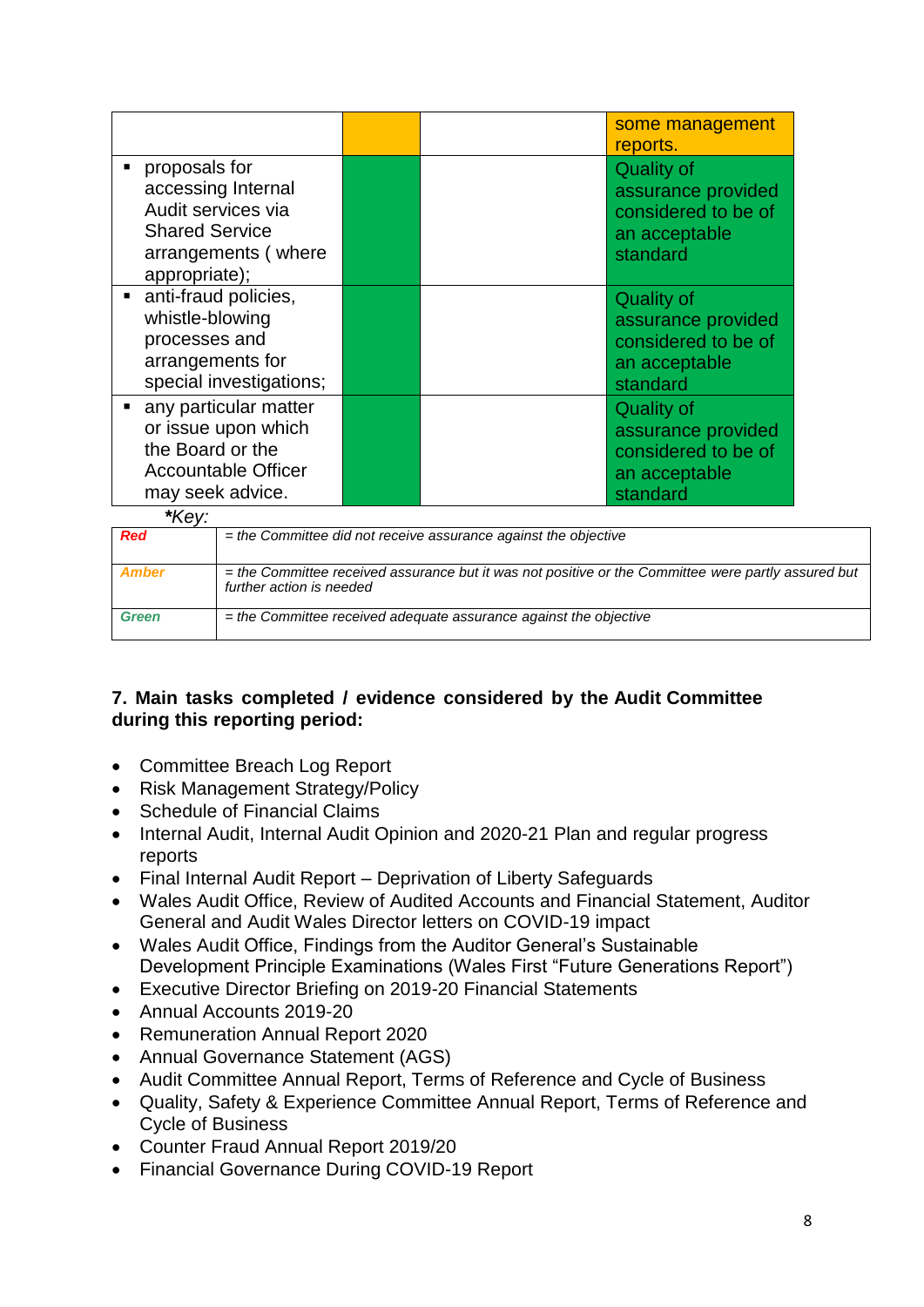- In Committee items from previous meeting reported in public
- Re-Setting Governance Arrangements
- BCUHB Annual Report and Annual Quality Statement update
- Auditor General Report: Refurbishment of Ysbyty Glan Clwyd (YGC)
- Chair's Assurance Report: Risk Management Group
- Annual Review of Gifts & Hospitality and Declarations of Interest Register
- Internal Audit Report: Roster Management
- Internal Audit Report: Decontamination
- Internal Audit Report: Salary Overpayments
- Audit Wales Programme Update
- Audit Wales: National Counter-Fraud Report
- Audit Wales: BCUHB Local Counter-Fraud Report
- Primary Care Dental Assurance Report
- End of year Reporting: Committee Annual Reports
- Financial Conformance Report
- Board Assurance Framework and Corporate Risk Register.
- Internal Audit Limited Assurance Report: Delivery of Savings Ysbyty Glan Clwyd Hospital.
- Internal Audit Limited Assurance Report: NHS Wales Staff Survey.
- Internal Audit Limited Assurance Report: Recruitment Medical and Dental Staff.
- Internal Audit Limited Assurance Report: Quality Impact Assessment.
- Audit Wales Annual Audit Report
- Audit Wales: BCUHB Structured Assessment
- Audit Wales: Review of Continuing Healthcare Management Arrangements
- Audit Wales: Welsh Community Care Information System
- Financial Governance during Covid-19 Update Report
- Charitable Funds Annual Report and Accounts
- Ablett Redevelopment Report
- Performance & Accountability Framework
- Clinical Audit Plan
- KPMG Field Hospitals Report and Field Hospital Consequential Losses
- Counter Fraud Progress Report
- Update on Internal/External Audit Recommendations
- Internal Audit Progress Report and Internal Audit Plan 2021/22.
- Internal Audit Limited Assurance Report: Business Continuity Informatics
- Internal Audit Limited Assurance Report: MH&LD Governance Arrangements
- Audit Wales Audit Plan 2021
- Audit Wales, Doing it Differently, Doing it Right. All Wales Report on Governance in the NHS during the Pandemic
- BCUHB response to Well Being of Future Generations report including the Implementing the Well Being of Future Generations Act - BCUHB, Management Response and letter from the Future Generations Commissioner to the BCUHB Interim Chief Executive
- Legislation Assurance Framework
- Post Payment Verification Progress Report Consequential Losses

Full details of the issues considered and discussed by the Audit Committee are documented within the agenda and minutes which are available on the Health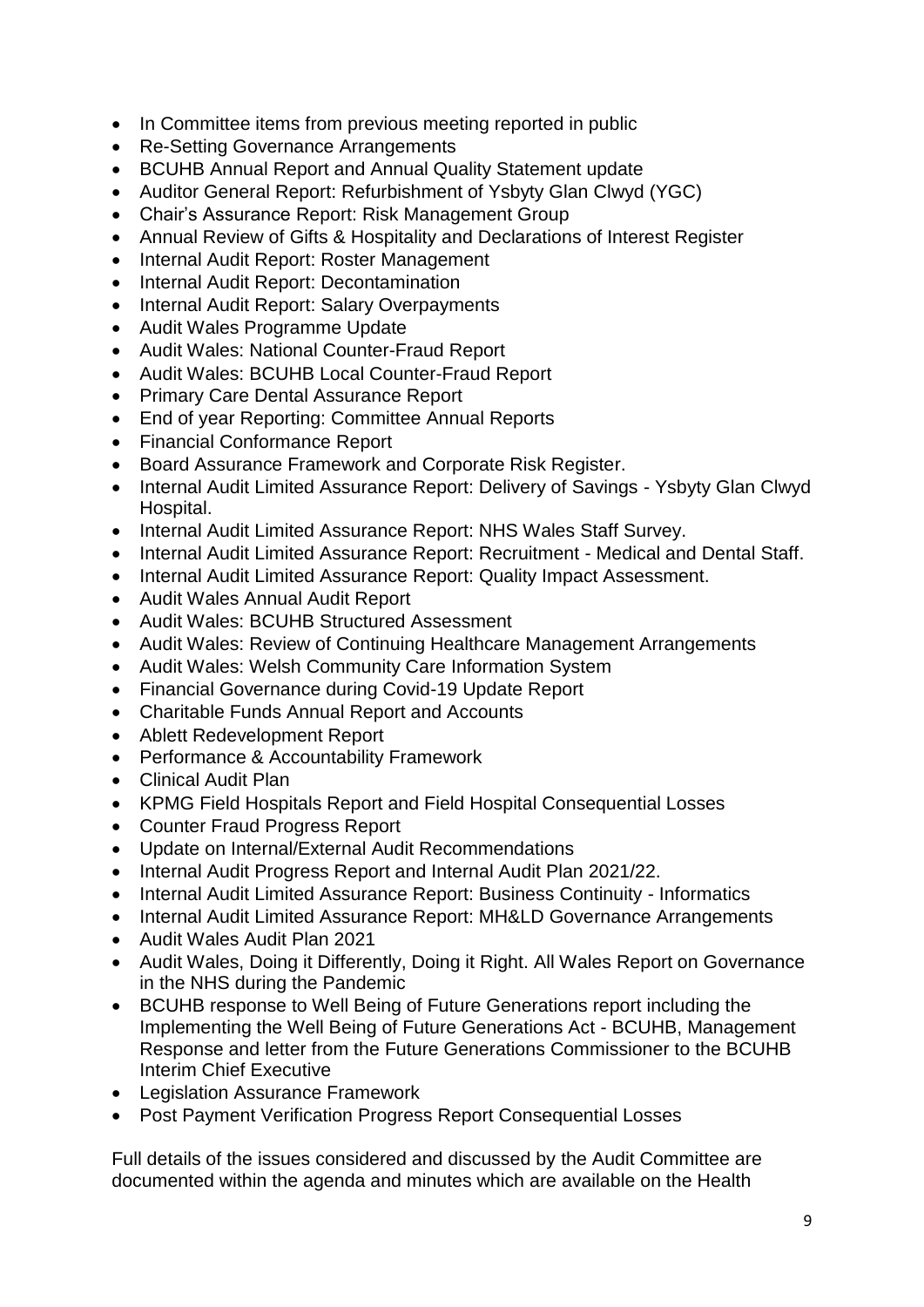Board's website and can be accessed from the following pages <https://bcuhb.nhs.wales/about-us/committees-and-advisory-groups/>

#### **8. Key risks and concerns identified by this Audit Committee in-year which have been highlighted and addressed as part of the Chair's reports to the Board:**

| <b>Meeting Date</b> | Key risks including mitigating actions and milestones                                                                                                                                                                                                                                                                                                                                                                                                                                                                                                                                                                                                                                                                                                                                                                                                                                                                                                                                                                                                                                                                                                                                                                                                                                                                                                                          |
|---------------------|--------------------------------------------------------------------------------------------------------------------------------------------------------------------------------------------------------------------------------------------------------------------------------------------------------------------------------------------------------------------------------------------------------------------------------------------------------------------------------------------------------------------------------------------------------------------------------------------------------------------------------------------------------------------------------------------------------------------------------------------------------------------------------------------------------------------------------------------------------------------------------------------------------------------------------------------------------------------------------------------------------------------------------------------------------------------------------------------------------------------------------------------------------------------------------------------------------------------------------------------------------------------------------------------------------------------------------------------------------------------------------|
| 29.6.20             | COVID-19 continued to represent a significant risk to both<br>the Health Board's financial position and ability to<br>progress business as usual.<br>Members approved the Risk Management Strategy/Policy<br>$\bullet$<br>though remained concerned as to the ability to<br>successfully implement and whether the target dates were<br>achievable. Members agreed that this would be the<br>subject of further discussion at the impending Risk<br>Management Workshop.<br>Members noted that, due to the COVID-19 pandemic and<br>$\bullet$<br>auditor's ability to conduct site visits, there was a risk that<br>it may not be possible to fully implement the Internal Audit<br>Plan.<br>The All-Wales report on the Well-being of Future<br>$\bullet$<br>Generations highlighted that significant challenges still<br>existed and would not be easy to resolve.<br>The Health Board's financial duties to balance income<br>$\bullet$<br>with expenditure over a three-year rolling period and to<br>prepare a rolling three-year integrated medium term plan<br>had not been met.<br>Members noted that there had been an Independent<br>$\bullet$<br>Member vacancy since December 2019 which increased<br>pressure on the remaining nine Independent Members.<br>COVID-19 had impacted the progress made against<br>$\bullet$<br>recommendations in the Audit Tracker. |
| 28.7.20             | Whilst the Auditor General Report: Refurbishment of YGC did<br>$\bullet$<br>contain positive points noted by Members, the report notes<br>that the Outline and Full Business Cases were insufficiently<br>prepared, with underdeveloped design and cost plans.<br>Furthermore, the report highlights discrepancies identified in<br>the reporting of information.<br>Ineffective project governance allowed the Project Board, the<br>Board of the Health Board and the Welsh Government to be<br>misled about the project's overall affordability and its financial<br>performance against its capital budget. Members noted that<br>the report was due to be published on 8th September in<br>advance of it being considered by the Public Accounts<br>Committee.                                                                                                                                                                                                                                                                                                                                                                                                                                                                                                                                                                                                            |
| 17.9.20             | The Committee:                                                                                                                                                                                                                                                                                                                                                                                                                                                                                                                                                                                                                                                                                                                                                                                                                                                                                                                                                                                                                                                                                                                                                                                                                                                                                                                                                                 |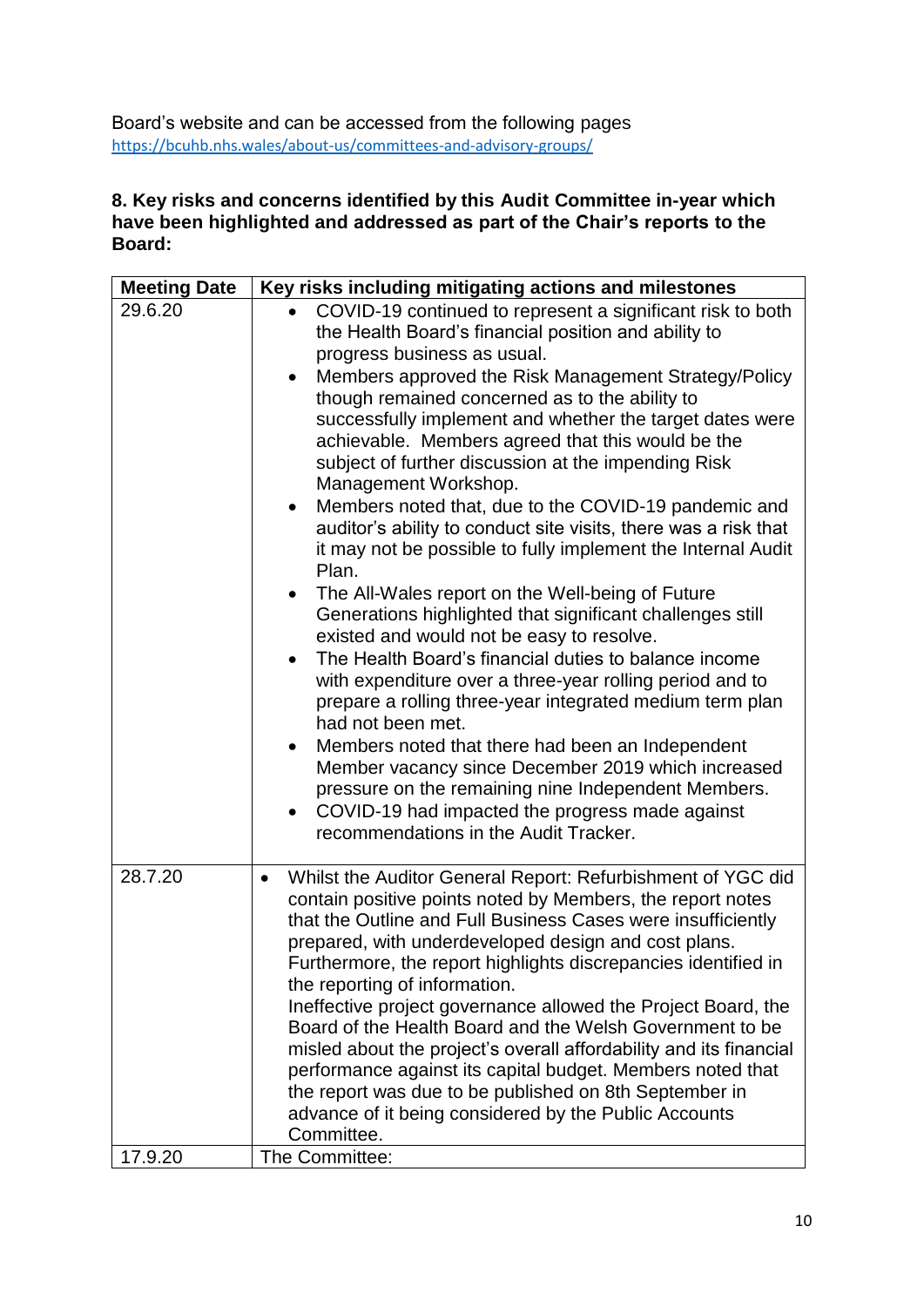| $\bullet$ | were concerned to note a failure of the Risk Management                                                       |
|-----------|---------------------------------------------------------------------------------------------------------------|
|           | Group to be quorate at the meeting held on the 27 <sup>th</sup> July                                          |
|           | 2020. A new Chair has now been appointed (Acting                                                              |
|           | Executive Medical Director).                                                                                  |
|           | noted that full implementation of the revised Risk                                                            |
|           | Management Strategy will be dependent on the                                                                  |
|           | organisation's ability to confirm the Health Board's                                                          |
|           | objectives. This was being progressed as part of the                                                          |
|           | Board Development programme.                                                                                  |
| $\bullet$ | noted, as part of the discussion on the Schedule of                                                           |
|           | Financial Claims, that there had been an increase in                                                          |
|           | complaints due to COVID-19. It was anticipated that there                                                     |
|           | may also be an increase in claims due to the same.                                                            |
|           | noted a reduction in compliance and the number of                                                             |
|           | declarations of interest submitted during the previous                                                        |
|           | financial year. The Committee asked the Board Secretary                                                       |
|           | to follow up and in particular with regard to submissions                                                     |
|           | from Estates & Facilities.                                                                                    |
| $\bullet$ | Were concerned that a Management Response remained                                                            |
|           | outstanding for the Internal Audit Quality Impact                                                             |
|           | Assessment review. Concerns were further raised as to                                                         |
|           | the Health Board's internal escalation procedure. The                                                         |
|           | Acting Board Secretary agreed to review the                                                                   |
|           | arrangements.                                                                                                 |
| $\bullet$ | noted that recommendations emanating from the limited                                                         |
|           | assurance reports (Roster Management, Decontamination                                                         |
|           | and Salary Overpayments) and the Audit Wales report<br>(Effectiveness of Counter-fraud arrangements) would be |
|           | monitored by the Team Central tracker. Including the                                                          |
|           | 'priority considerations for the future' from the                                                             |
|           | <b>Governance Arrangements during COVID review.</b>                                                           |
| 17.12.20  | Noted that the Risk Management Group was not quorate                                                          |
|           | again and queried why the last meeting had been Chaired                                                       |
|           | by the Executive Director of Workforce and                                                                    |
|           | Organisational Development. Members were advised that                                                         |
|           | had been as a result of a number of Acting arrangements                                                       |
|           | and that this would be raised with the Executive team and                                                     |
|           | that the Deputy Chief Executive / Executive Director of                                                       |
|           | Nursing & Midwifery would resume the Risk Management                                                          |
|           | Group Chair in January 2021.                                                                                  |
| $\bullet$ | Were concerned to note that a risk (risk ID 3739 currently                                                    |
|           | scored at 8) had been raised that the Risk Management<br>Strategy and Policy may not be timely and robustly   |
|           | implemented. This was due to the number of high-level                                                         |
|           | risks being underestimated. The Risk Management team                                                          |
|           | continue to progress reviews and quality checks.                                                              |
| $\bullet$ | Noted that the Health Board had still not completed the                                                       |
|           |                                                                                                               |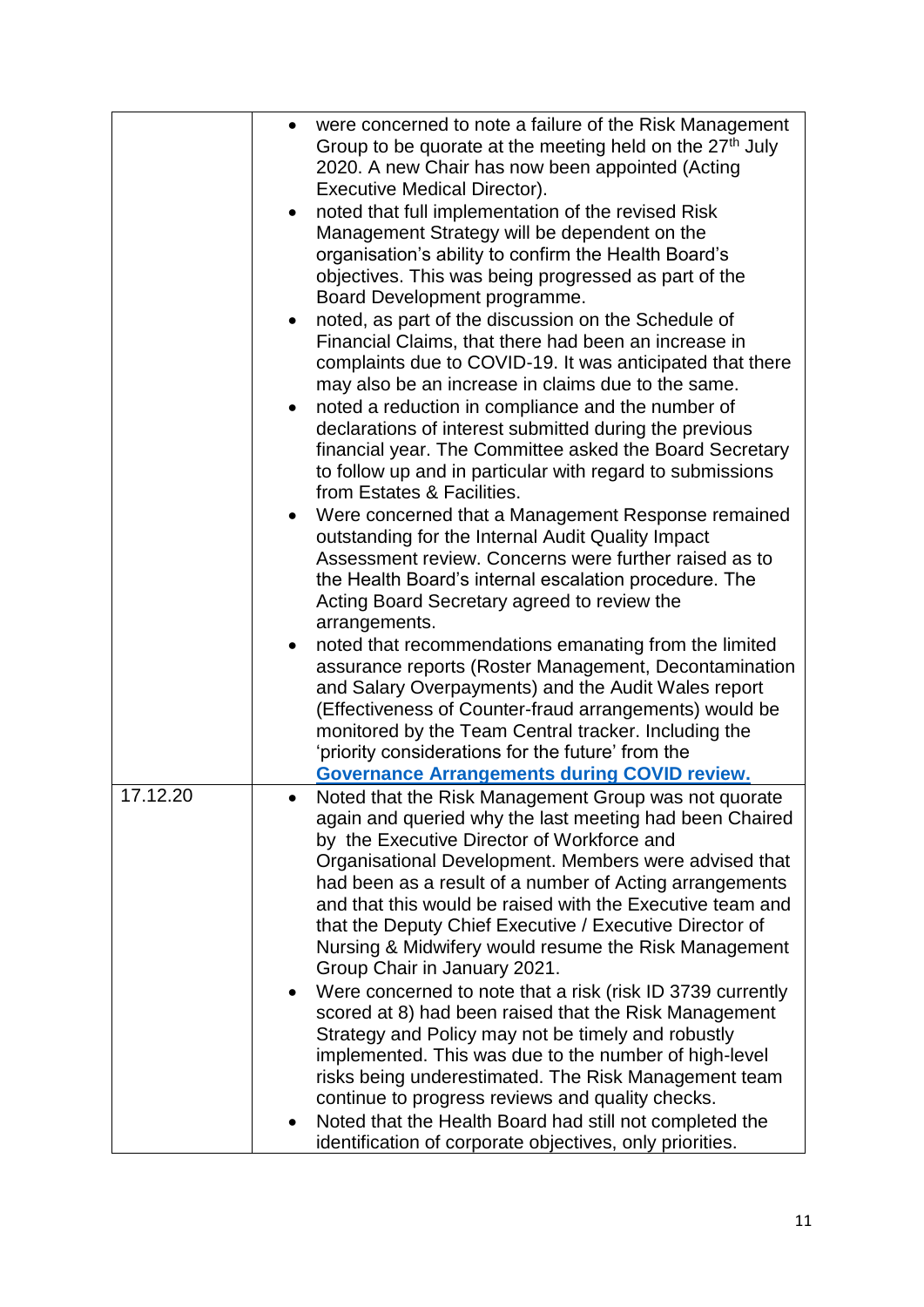|         | Members noted that objectives had been set for quarter                                                                       |
|---------|------------------------------------------------------------------------------------------------------------------------------|
|         | three and four.                                                                                                              |
|         | Noted the EU Exit risk on the Board Assurance                                                                                |
|         | Framework. Members received an update on the work                                                                            |
|         | and oversight taking place and were advised that Welsh                                                                       |
|         | Government would be advising on reporting requirements                                                                       |
|         | shortly.                                                                                                                     |
|         | noted that recommendations emanating from the limited                                                                        |
|         | assurance reports (Delivery of Savings - Ysbyty Glan                                                                         |
|         | Clwyd Hospital, NHS Wales Staff Survey, Recruitment -                                                                        |
|         | Medical and Dental Staff and Quality Impact Assessment)                                                                      |
|         | and the Audit Wales report (Structured Assessment,                                                                           |
|         | <b>Continuing Healthcare Management Arrangements)</b>                                                                        |
|         | would be monitored by the Team Central tracker.                                                                              |
|         | Noted that a number of Internal Audit deferrals had been                                                                     |
|         | necessary due to the demands placed upon operational                                                                         |
|         | teams as the Health Board managed a second wave of                                                                           |
|         | the pandemic. However, Members were advised that any                                                                         |
|         | further deferments or reviews taken off the Internal Audit                                                                   |
|         | Plan would impact on the Head of Internal Audit's ability                                                                    |
|         | to deliver a full assurance opinion.                                                                                         |
|         | Noted an increase in single tender waivers and agreed<br>$\bullet$<br>that a review of Purchase Orders by supplier should be |
|         | undertaken to establish whether further investigation was                                                                    |
|         | necessary.                                                                                                                   |
|         | Noted an increase in the volume and value of salary                                                                          |
|         | overpayments. Members agreed that further information                                                                        |
|         | be brought back to the Audit Committee to establish the                                                                      |
|         | proportion that related to staff that had left the Health                                                                    |
|         | Board.                                                                                                                       |
|         |                                                                                                                              |
| 18.3.21 | Noted that Internal Audit's ability to deliver the plan depended                                                             |
|         | on the audit team's ability to go out and test, which may be                                                                 |
|         | inhibited by pandemic restrictions.<br>Discussed further issues associated with the Internal Audit                           |
|         | Limited Assurance Report: MH&LD Governance                                                                                   |
|         | Arrangements. Namely, whether the implementation of the                                                                      |
|         | Together 4 Mental Health (T4MH) Strategy remained fit for                                                                    |
|         | purpose for the people of North Wales. Secondly, concerns                                                                    |
|         | around the Psychological Therapies Service in terms of                                                                       |
|         | outward reporting and leadership. Members were advised                                                                       |
|         | that an internal advertisement for an Acting Head of                                                                         |
|         | Psychological Therapies Service post had been placed,                                                                        |
|         | whilst work continued with the national and local team to pull                                                               |
|         | together a substantive job description before proceeding to                                                                  |
|         | external advert. Applications for the post had been received                                                                 |
|         | and were being progressed.                                                                                                   |
|         | Received the Dental Assurance report and noted that due to                                                                   |
|         | minimal patient charge revenue, there was a significant                                                                      |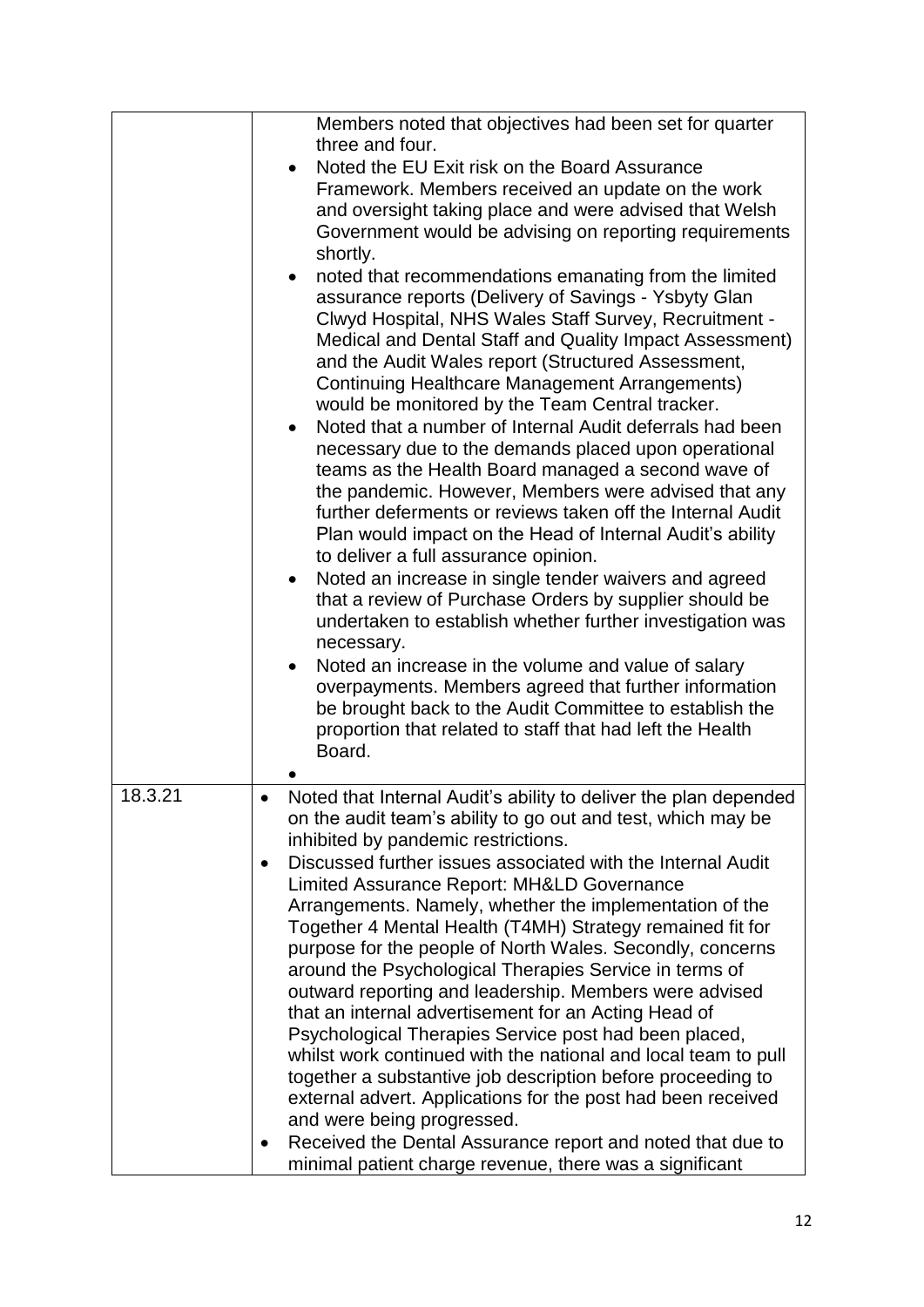| overspend risk to the service budget. The service was<br>working closely with finance colleagues to actively manage<br>the situation and the matter was fully addressed via other<br>financial reports within the organisation.<br>Were concerned to note an increase in single tender waivers.<br>$\bullet$<br>Members were advised that this was associated with the<br>speed in which the Health Board needed to procure, either<br>services or construction during the pandemic. Members<br>noted that single tender waivers were a concern prior to the<br>pandemic. The Executive Director of Finance agreed to raise<br>the issue at an all Wales level and provide a further<br>assurance report for the Committee.<br>Noted that there were some recommendations on the Audit<br>$\bullet$<br>Tracker Tool requiring Executive sign off. In order for the<br>Committee to manage its business and time effectively, it<br>was important that items marked as implemented, were |
|-----------------------------------------------------------------------------------------------------------------------------------------------------------------------------------------------------------------------------------------------------------------------------------------------------------------------------------------------------------------------------------------------------------------------------------------------------------------------------------------------------------------------------------------------------------------------------------------------------------------------------------------------------------------------------------------------------------------------------------------------------------------------------------------------------------------------------------------------------------------------------------------------------------------------------------------------------------------------------------------|
| reviewed and actioned by the relevant Executive prior to<br>submission. This would be addressed by the Office of the<br>Board Secretary.                                                                                                                                                                                                                                                                                                                                                                                                                                                                                                                                                                                                                                                                                                                                                                                                                                                |

#### **9. Review of Effectiveness**

At a workshop of the Audit Committee held on the 25<sup>th</sup> May 2021 members reviewed each of the Committee and Advisory Groups' annual reports for 2020-21 with the aim of providing evidence on the scope and effectiveness of Committees and of their evaluation of the sources of assurance available to them.

On the whole the Audit Committee felt that the work of the Boards Committees had been very effective during the year particularly when taking into account the pressures that had been placed on Board members as a result of the pandemic as a result of additional meetings e.g. the establishment of the Cabinet, and also acknowledging that the Board had been operating with an Independent Member vacancy for more than twelve months.

The following specific commentary was made in relation to the Committee reports:-

| <b>Committee Annual Report</b>        | Commentary                                                                                                                                                                                             |
|---------------------------------------|--------------------------------------------------------------------------------------------------------------------------------------------------------------------------------------------------------|
| <b>Quality, Safety and Experience</b> | Suggestion for next year to complete self-<br>assessment akin to Audit (which could be<br>facilitated by Internal Audit)                                                                               |
|                                       | Further consideration to be given to the role of<br>Internal Audit to support the transfer of<br>learning across the organisation.                                                                     |
| Digital and Information<br>Governance | Red RAG rating actions to be fully reflected in<br>new business cycle (based on new distribution<br>of responsibilities given disbanding of the<br>Committee in the light of the governance<br>review) |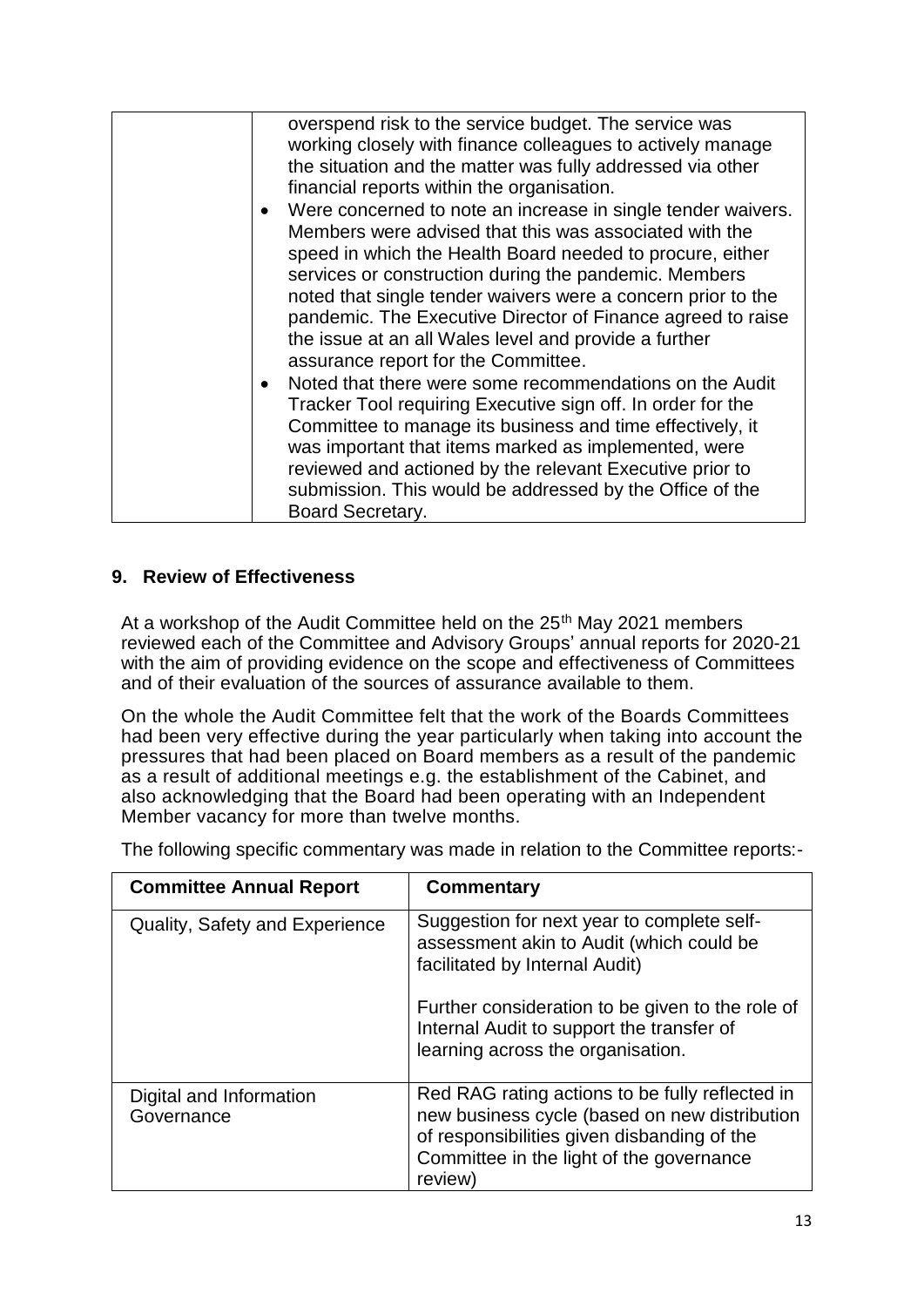| Strategy, Partnerships and<br><b>Population Health</b> | Red RAG rating actions (partnership working)<br>to be fully reflected in new business cycles                                                                                                                                                                                                                                                                                                                                                                                    |
|--------------------------------------------------------|---------------------------------------------------------------------------------------------------------------------------------------------------------------------------------------------------------------------------------------------------------------------------------------------------------------------------------------------------------------------------------------------------------------------------------------------------------------------------------|
| <b>Mental Health Act</b>                               | Objective as listed in TOR relating to 'receive<br>and review the results of internal audit reports<br>relating to care and treatment plans, as well as<br>any other relevant reports relating to the<br>Mental Health Measure' and also 'receive the<br>results of clinical audits and any other reviews<br>relating to the use of the MH Act and oversee<br>the implementation of recommendations'.<br>Option to flex this years' internal audit plan if<br>felt appropriate. |

General commentary on the overall suite of reports

- Consistency of completion to be improved in future iterations
- Review template for next year, in particular last column of RAG rating table which could be used to describe what the Committee intends to do in terms of actions going forward.
- Consideration to be given to the overall alignment in terms of Committee performance, progress and assessment at a future meeting of the Targeted Intervention Steering Group.

In line with a good governance regime Audit Committee Members took part in a self-assessment questionnaire reviewing effectiveness, facilitated by Internal Audit during April 2021. The results of this questionnaire were shared with members at the 25 May workshop and are attached as Appendix 2. As a result of the finding Members agreed to review the self-assessment questionnaire for next year and to consider enhanced induction arrangements for Audit Committee Members with open invitation to all Board Members to attend.

### **10. Focus for the year ahead:**

The primary focus of the Audit Committee over the next twelve months will be on monitoring the effectiveness of the revised Risk Management Strategy and Board Assurance Framework arrangements adopted in year. In addition, the Governance Review currently underway at the time of finalising this report is likely to require changes to Committee Terms of Reference, which will need to be approved by the Committee prior to recommending these to the Board. The Committee will continue to track both internal and external audit recommendations. The Committee will towards the end of the financial year consider the findings of the Internal Audit review of effectiveness of the new arrangements post the governance review. A